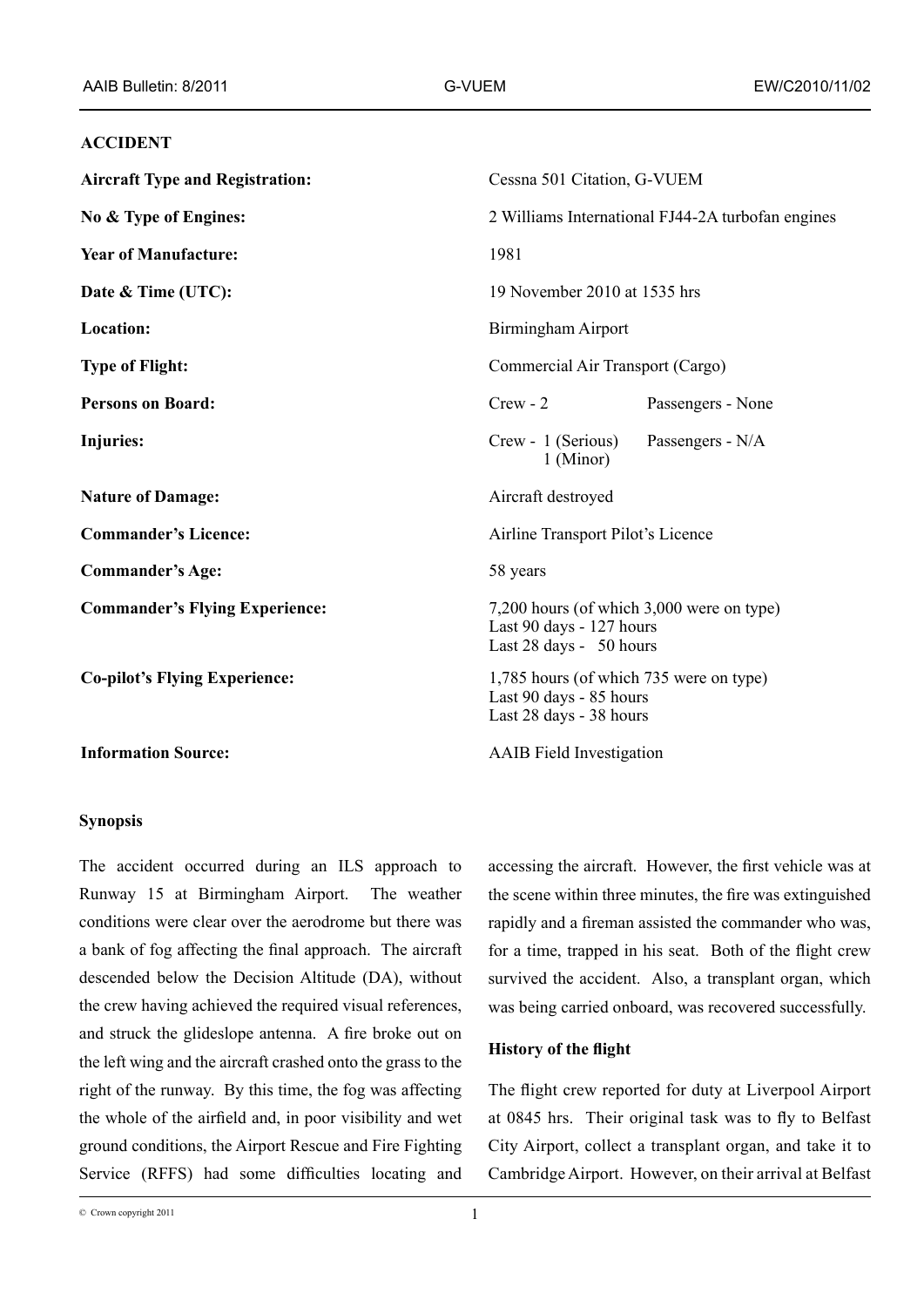the transfer was no longer required, so they were given a new task to fly to Belfast Aldergrove Airport and collect an organ to carry to Birmingham Airport.

The aircraft departed Belfast Aldergrove at 1450 hrs with the co-pilot as pilot flying. The flight was uneventful and the aircraft was given a radar vector to intercept the ILS for a straight-in approach to Runway 15 at Birmingham.

The Runway 15 ILS course is 149°M. The autopilot was engaged and the aircraft was flying on a track of 135°M, 13 nm from the touchdown zone and at a groundspeed of 254 kt, when it crossed the localiser centreline. The aircraft then turned right onto a corrective track but once again passed through the localiser course. Further corrections were made and the aircraft passed through the localiser once more before becoming established at 5 nm. The co-pilot later reported that, because the autopilot was not capturing the localiser, he had disconnected it and flown the approach manually.

When the aircraft was at 10 nm, the radar controller broadcast a message advising of the presence of a fog bank on final approach and giving RVRs of 1,400 m at touchdown and in excess of 1,500 m at both the mid-point and stop end.

The airfield was sighted by the commander during the approach but not by the co-pilot. A handover to the tower frequency was made at around 8 nm. When the aircraft was at 6 nm, landing clearance was given and acknowledged. The tower controller then advised the aircraft that there was a fog bank over the airfield boundary, together with the information that the touchdown RVR was 1,400 m. The commander responded, saying: "WE'VE GOT ONE END OF THE RUNWAY".

The aircraft was correctly on the localiser and the glideslope at 4 nm. The Decision Altitude (DA) of 503 ft amsl (200 ft aal) for the approach was written on a bug card mounted centrally above the glareshield. Both pilots recollected that the Standard Operating Procedure (SOP) calls of "500 above" and "100 above" DA were made by the commander. However, neither pilot could recall a call of 'decision' or 'go-around' being made. At between 1.1 nm and 0.9 nm, and 400 ft to 300 ft aal, the aircraft turned slightly to the right, onto a track of 152°M. This track was maintained until the aircraft struck the glideslope antenna to the right of the runway some 30 seconds later (see Figure 3, page 11).

The aircraft came to rest in an upright position on the grass with a fire on the left side. The co-pilot evacuated through the main cabin door, which is located on the left side of the fuselage, and suffered flash burns as he passed through the fire. The commander was trapped in the cockpit for a time.

## *Fire and rescue*

The aerodrome was Rescue and Fire Fighting (RFF) Category 9 at the time of the accident. The fire station is located to the east of Runway 15/33 (see Figure 1). At 1536 hrs, ATC reported the accident to the RFFS via the crash line. Initially, from the fire station some smoke could be seen above a fog layer but, as the vehicles deployed, the fire crews' visibility was restricted by the fog and the smoke could no longer be seen. Two fire‑fighting appliances, accompanied by a fire command vehicle, deployed along Taxiway A towards the holding point for Runway 15. A further two appliances deployed onto the runway, via Taxiway T, and then travelled north along the runway. By now the fog was so thick that the fire crews could not immediately locate the accident site. The driver of one of the fire appliances, travelling north along the runway, glimpsed an orange glow at the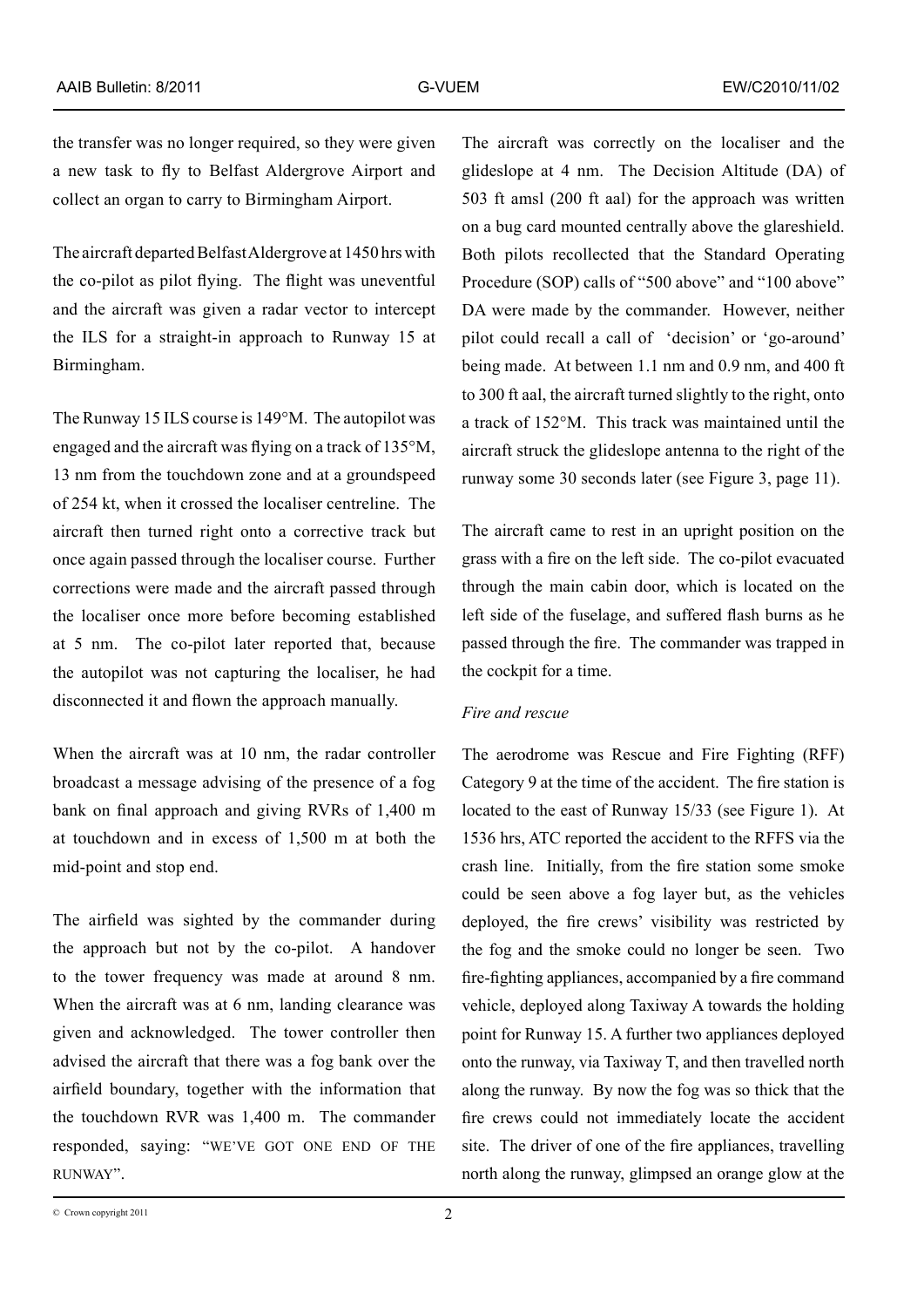



left side of the runway and turned towards it, onto the grass. The grass area was soft and made access difficult, but the vehicle reached the site at 1539 hrs and the fire crew applied foam to the left side of the aircraft. The fire was suppressed quickly and fire crewmen were able to approach the aircraft.

The other two appliances, together with the fire command vehicle, approached the accident site from the threshold of Runway 15. When one of the appliances turned off Runway 15 towards the aircraft, it became bogged down in soft ground due to the appliance's differential locks not being engaged. The other vehicles in this group altered their route, accessing the airfield perimeter track via Taxiway K, before finally reaching the accident site by driving through the airfield security fence. These vehicles arrived at the aircraft at 1542 hrs. The progress of the fire vehicles towards the crashed aircraft was recorded on the surface movement radar.

The co-pilot had vacated the aircraft and advised the fire crew that the commander was still inside. A fireman approached the aircraft and could see that the commander was moving, so he smashed the side windows to allow air into the cockpit.

When the aircraft had come to a stop, the commander realised that his right foot was trapped and he could not get out of the aircraft. Seeing the fire around him, he took hold of the portable fire extinguisher and discharged it around the cockpit. He then used his crew oxygen mask to enable him to continue breathing.

One of the firemen entered the aircraft through the right side emergency door but could not get right into the cockpit because of the confined space and the bulky nature of his breathing apparatus. However, the commander managed to free himself and crawl backwards to where he could be assisted from the aircraft. He was treated at the scene and then flown by air ambulance to a local hospital.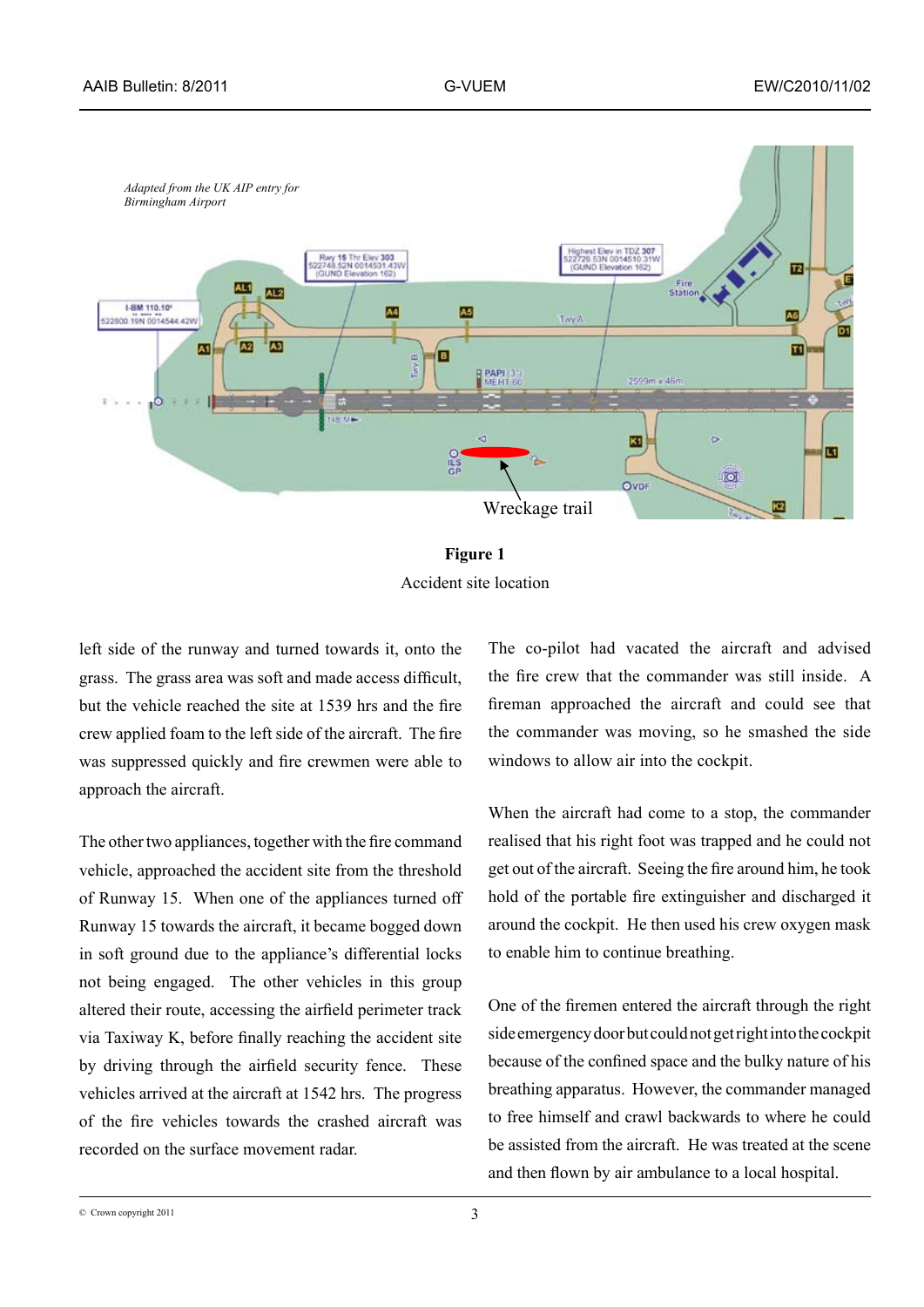Another fireman went to the right side of the aircraft and noticed that the right engine was still running, so he went to get the co-pilot to return to the aircraft to assist. They were able to signal to the fireman inside the aircraft to shut down the engine. The fire crew were also able to recover the transplant organ from the cabin.

#### **Accident site**

The wreckage trail originated at the Runway 15 glideslope antenna tower, which was positioned 146 m laterally, to the west of the runway centreline, adjacent to the touchdown point (Figure 1). The 220 m long wreckage trail was oriented on a heading of 146°M. It consisted of fragments from the aircraft's nose and inboard section of the left wing, along with parts of the aircraft that had detached as it slid along the grass surface. The aircraft came to rest on its belly at the end of the wreckage trail, on a heading of 284°M and 138 m laterally from the Runway 15 centreline. Ground marks indicated that the aircraft had rotated approximately 225° to the left, whilst in contact with the ground, following the initial ground impact. The right flap and left main landing gear had detached from the aircraft before it came to rest.

The Runway 15 ILS glideslope antenna tower, which was 15 m tall prior to the accident, had sustained extensive damage due to being struck by the aircraft approximately 1 m from the top of the tower. The uppermost antenna had been detached from the tower during the impact, and the tower had been bent backwards by approximately 170°. The position light mounted at the top of the antenna tower had been torn off, exposing live electrical cables.

A section of inboard leading edge from the left wing, 80 cm in length, was found close to the base of the glideslope antenna tower. This piece of structure formed the forward skin of the integral fuel tank in the aircraft's left wing. It displayed surface witness markings indicating that the aircraft had struck the tower in a wings-level attitude.

The initial ground contact mark made by the aircraft was 57 m from the ILS glideslope tower. The left nose landing gear door and a pitot tube were found at a distance of 92 m from the ILS glideslope tower and a deep gouge in the ground surface indicated that a heavy nose impact had occurred at this location. The fibreglass nose cone, nose avionics rack and weather radar had detached from the aircraft at this point, and had been thrown 34 m forwards.

The grass surface of the wreckage trail exhibited sooting consistent with a short duration 'flash' fire of fuel vapour. The burned area extended from 3 m before the first ground mark, to the resting position of the aircraft and was approximately 15 m wide. Ground conditions at the accident site were very soft and waterlogged.

#### **Wreckage examination**

The left side of the aircraft had suffered extensive fire damage, fed by fuel that had leaked from the ruptured left wing fuel tank. The outer 80 cm of the left wing was bent upwards by approximately 25°, due to ground impact, and the fire had been severe enough to melt through the left wing's aluminium alloy structure completely. The left engine's fan blade leading edges were damaged due to the ingestion of debris whilst the engine was rotating.

The flap selector lever was in the landing position and inspection of the flap track rollers revealed that the flaps were fully deployed, at 40° deflection, prior to the accident. The aircraft's electrically heated anti-ice leading edges switch was in the OFF position. The landing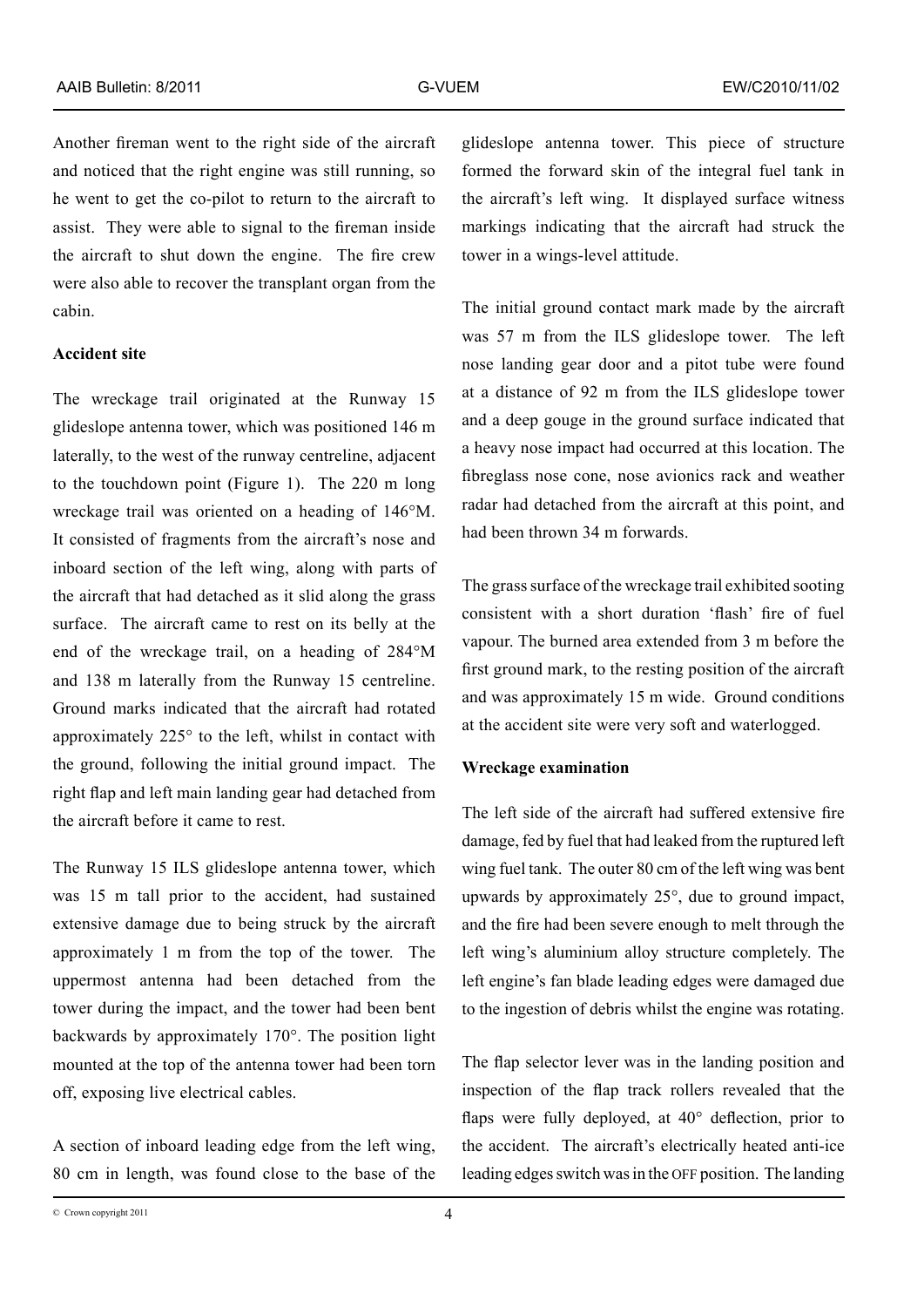gear selector lever was in the DOWN position. The left main landing gear leg had broken away from the aircraft, from the extended position, as the aircraft slid sideways over the grass surface. The right main and nose landing gear legs had been forced upwards into their stowed positions, due to overload during the ground impact. The right wing trailing edge flap had detached from the aircraft whilst the aircraft was travelling backwards over the grass surface.

The left side of the aircraft's nose had struck the ground, pushing the left side of the forward pressure bulkhead rearwards by 30 cm. This deformation had also caused the commander's instrument panel, control column and rudder pedals to translate rearwards, trapping him in his seat. Both the commander's and co-pilot's seat mountings and restraint harnesses had withstood the accident's impact loads without failure.

Orange witness marks were visible on the left side of the fibreglass nosecone. These matched the orange paint on the upper section of the ILS glideslope antenna tower and the alignment of the marks confirmed a wings-level impact attitude with the tower. An area of fuselage skin beneath the commander's side windshield, measuring 55 cm long by 45 cm wide, had been torn rearwards during the tower strike, and wiring looms immediately behind this area of skin had been severed.

A detailed examination of the aircraft's flying controls was made following recovery of the aircraft and no pre‑existing defects were identified.

# **Pilot information**

The commander was experienced on the aircraft type and had flown G-VUEM on a number of previous occasions. The co-pilot had been flying the aircraft type with the operator regularly for several years but had not flown G-VUEM as frequently as their other two aircraft. There were no particular comments of relevance in either pilot's training records.

The commander had operated a three sector flight on 17 November, an 11-hour duty period which finished at 2115 hrs. He then had a rest day before reporting for duty at 0845 hrs on 19 November.

The co-pilot had operated a two sector flight on 18 November, which finished at 1725 hrs. He then had 15 hours and 20 minutes of rest before reporting for duty at 0845 hrs on 19 November.

#### *Commander's recollections*

The commander noted that the two flights carried out earlier in the day had been uneventful. The accident flight had also been routine and the weather reports received for Birmingham indicated good conditions for the approach. There were no technical faults with the aircraft but the commander recalled that the aircraft had not captured the ILS localiser on the first attempt and did not track it correctly. The co-pilot disconnected the autopilot and continued the approach, flying manually. The commander acquired visual contact with the airfield from some distance and then, during the later stages of the approach, he only had the second half of the runway in sight. A crosscheck of altitude had been made at 4 nm. At some stage, the co-pilot had asked whether he should go around but the commander had advised him to continue. The commander called "500 above" and "100 above" and looked out for visual references. He remembered noticing that the glideslope pointer had disappeared; then he saw an obstacle immediately ahead. He thought the co-pilot must have seen it too because he heard him make an exclamation. He did not make a 'decision' or 'go-around' call.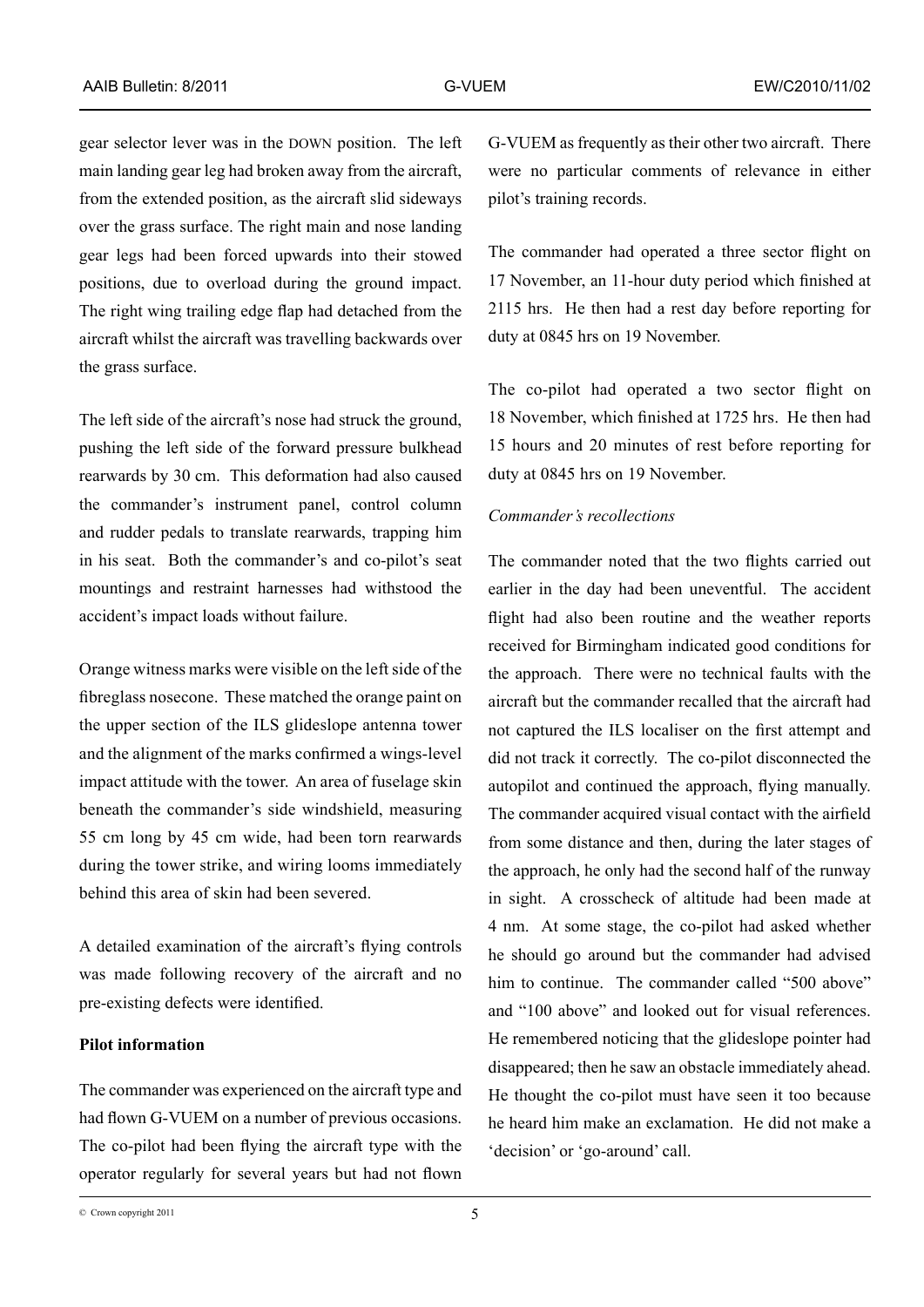The commander's impression when he was interviewed was that there had been a very short time, in the order of a few seconds, between his calling "100 above" and the impact. His initial impressions were that the aircraft had descended below the glideslope.

## *Co-pilot's recollections*

The co-pilot thought that the aircraft had entered cloud at around 2,000 feet and the rest of the approach had been in IMC. He had noticed that the autopilot was not tracking the localiser but, instead, passed through it several times. He disconnected the autopilot and flew the remainder of the approach manually. He heard the commander give a "500 above" and a "100 above" call. He didn't hear a 'decision' call. At around the time he heard the '100 above' call he realised that he was no longer maintaining the localiser and asked the commander if he should go around. He recalled hearing the commander say, "no, go left". He remembered being confused by this instruction. He then caught a glimpse of the antenna ahead, too late to attempt to avoid it.

### **Meteorological conditions**

At 1535 hrs the aerodrome was on the southern margin of an area of low cloud and fog. Earlier in the day the airfield had been affected by fog but the RVRs had not dropped below 1,500 m since 1135 hrs, four hours before the accident. In the intervening time the sky had been clear with the sun visible.

It is not known what forecast the pilots accessed before the flight to Birmingham. However, the TAF issued for Birmingham at 1059 hrs was: '*1912/2012 18005KT 0300 FG VV/// BECMG 1912/1915 6000 NSW SCT005.'*  There were two fog warnings issued for Birmingham Airport before the flight left Belfast. One was issued at 0902 hrs and a second at 1116 hrs, valid from 1200 to 1600 hrs, both reported *'Fog (visibility less than 600m)* 

*expected'*. The Birmingham METAR issued at 1420 hrs, 30 minutes prior to departure, was '*12004KT 090V160 9999 4500NW FEW007 09/07 Q1011.'*

The crew received ATIS information 'E' broadcast from 1450 hrs, which stated: Runway 15 in use, surface wind from 160° at 5 kt, visibility 10 km or more, few cloud 700 ft, temperature  $+9^{\circ}$ C, dew point  $+7^{\circ}$ C, ONH 1011 mb.

The Instrumented Runway Visual Ranges (IRVRs) recorded for Runway 15 are reproduced in the table below:

| <b>Time</b> | RVR(m)    | RVR(m)    | RVR(m)   |
|-------------|-----------|-----------|----------|
|             | Touchdown | Mid-point | Stop-end |
| 1530        | 1400      | > 1500    | > 1500   |
| 1531        | > 1500    | > 1500    | > 1500   |
| 1532        | 1400      | > 1500    | > 1500   |
| 1533        | 1100      | > 1500    | > 1500   |
| 1534        | 500       | > 1500    | > 1500   |
| 1535        | 500       | > 1500    | > 1500   |
|             | 375       |           |          |
| 1536        | 300       | > 1500    | > 1500   |

The surface winds broadcast by ATC on the tower frequency were:

| <b>Time</b> | Surface wind <sup>o</sup> M/kt |
|-------------|--------------------------------|
| 1520        | 160/5                          |
| 1522        | 150/3                          |
| 1525        | 050/2<br>040/3                 |
| 1529        | 020/5                          |
| 1531        | 020/4                          |
| 1532        | 020/4                          |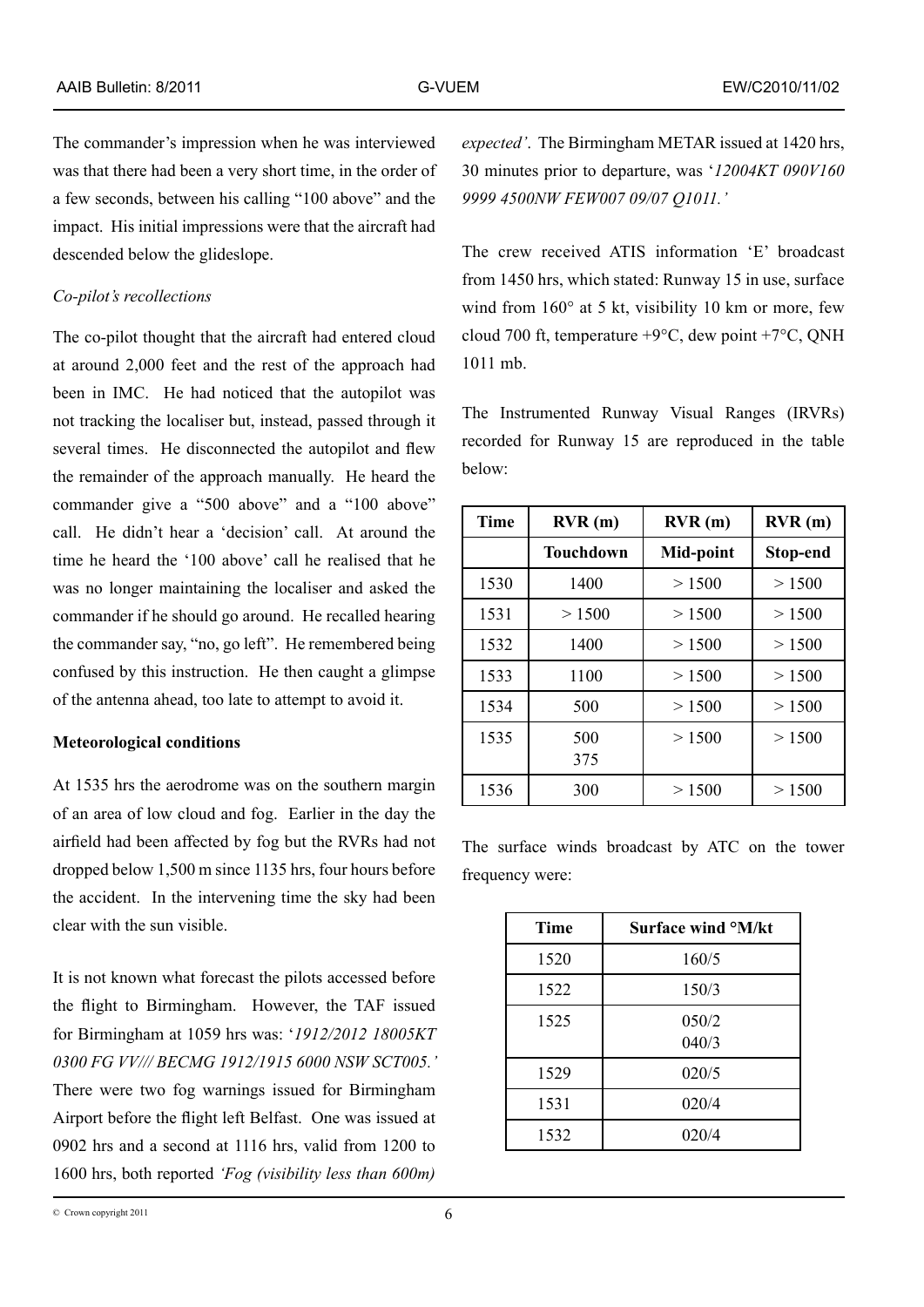## *Other flight crew reports*

There were a number of aircraft movements at around the time of the accident. The commander of an aircraft which landed at 1523 hrs reported that they had flown an autopilot coupled approach to minima. Just above their DA of 503 ft amsl they had flown into the top of a fog bank, through which they could see the approach lights, and then passed straight out again into clear visibility. He estimated the top of the fog to have been at between 250 ft and 280 ft aal.

The commander of an aircraft which landed at 1524 hrs reported that most of the runway was visible throughout their approach but that there was a very clear line of fog, through which the approach lights could be seen. The aircraft just entered the fog momentarily on the approach. The co-pilot commented that because there had been a deflection of the localiser during the approach he had flown the latter part visually. He noted that the aircraft had appeared to be "surfing" down the front, sloping face of the fog.

Another aircraft, inbound on a diversion from East Midlands Airport, landed at 1527 hrs. The commander reported that they had flown over a solid bank of fog or overcast cloud en-route. The edge of the fog could be seen and appeared to be moving upwind, that is in a southerly direction. He thought that they had entered the fog before reaching their DA but that he had maintained sight of the runway and it was clear for landing.

There was one departure at 1530 hrs and another at 1532 hrs. The second departing aircraft encountered fog when taxiing northbound along Taxiway A. The commander commented that it appeared to be moving towards the aircraft at around 4 kt. When the aircraft was lined up prior to takeoff, the fog was very thick and the commander commented that he could see only a limited number of runway lights ahead.

One aircraft was on the approach behind the accident aircraft. The crew could see the far end of the runway and a bank of rolling fog, but not the aircraft ahead. At 5 nm they noticed that the glideslope signal had been lost and accordingly reset their minima for a localiser only approach. They didn't enter the fog and when they were at around 800 ft aal they were instructed by ATC to go around.

Those present at the airfield described the weather conditions around the time of the accident as very unusual. Of particular note was the sharp definition between the fog and the clear area where the sun was shining and, secondly, the speed with which the fog covered the airfield.

## **Air Traffic Control information**

The bank of fog and low cloud to the north of the airfield was seen from the Visual Control Room (VCR) but was not, at first, directly affecting airfield operations. At 1523 hrs ATC requested Airfield Safeguarding<sup>1</sup>. At Birmingham the time taken to complete safeguarding is normally between 15 and 20 minutes; the procedures had not been completed by the time of the accident.

At 1531 hrs there was a discussion within ATC about whether there should be a change of the runway in use to Runway 33. At 1533 hrs the tower controller broadcast a reduction in touchdown zone RVR to 1,100 m. The call was not acknowledged by G-VUEM. The controller was expecting to see the aircraft land at any moment when he noticed, on the screen in front of him, **Footnote**

Airfield Safeguarding is the term used to describe the protective measures that must be in place before fully protected Low Visibility Procedures can commence.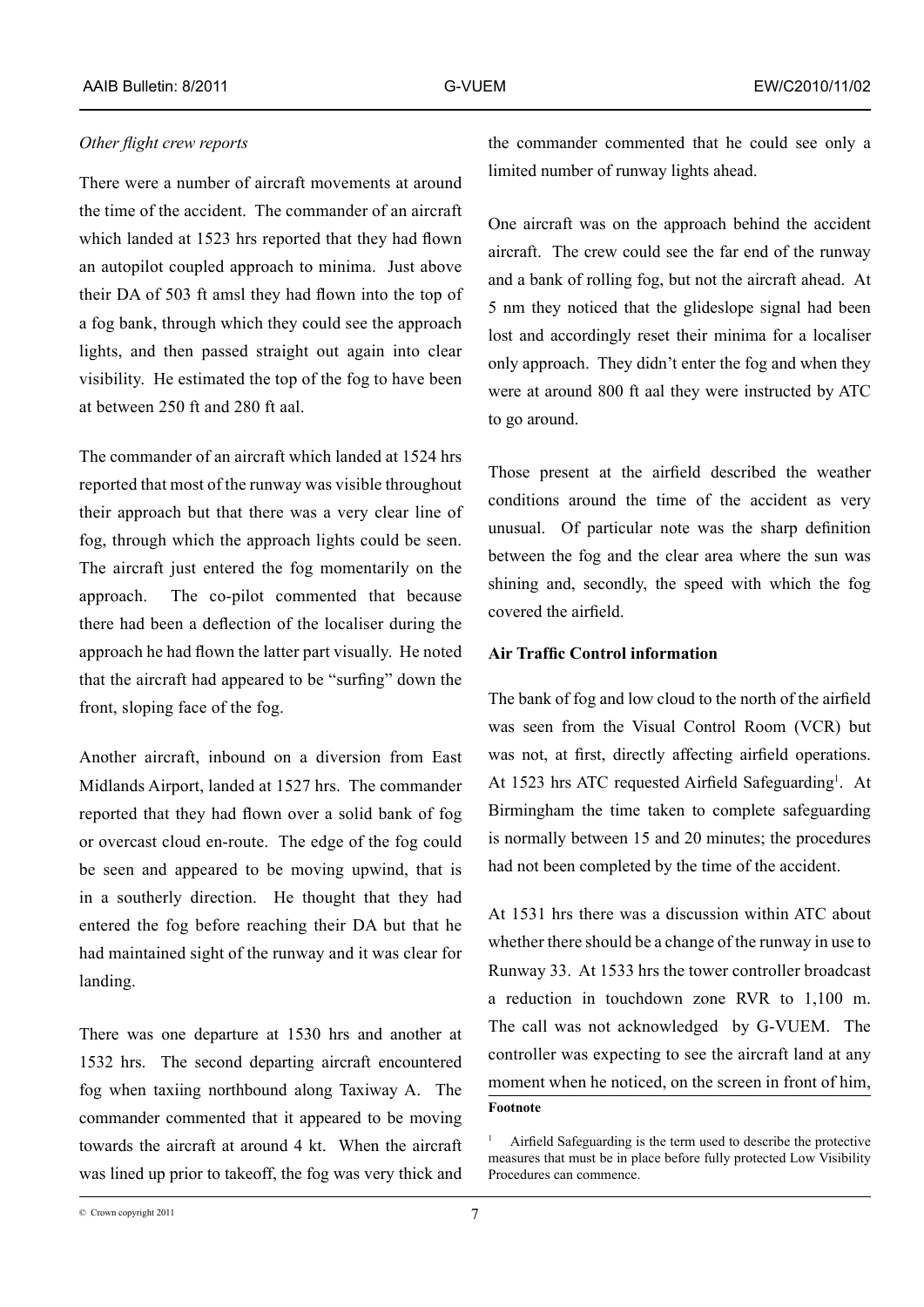that the RVR had reduced to 500 m. He decided not to pass this information on to the landing aircraft because he thought it could cause a distraction at a critical time. He then saw a flash of orange and a pall of smoke. He activated the crash alarm and carried out the aircraft accident procedures using a dedicated checklist. He reported that by this time the whole of the airfield was obscured by fog.

At the time of the accident there had just been a change of radar controller. The oncoming controller thought that the following aircraft had been changed to the tower frequency. However, this was not the case. The tower controller was expecting the following aircraft to have been given go-around instructions, when he realised that it was continuing its approach he requested that the aircraft be sent around. The following aircraft was given go-around instructions by the radar controller when it was at 2 nm on final approach. Other inbound aircraft were instructed to enter holding patterns and diversions were then co-ordinated.

## **Aerodrome information**

Runway 15 at Birmingham has an LDA of 2,279 m, with a width of 46 m. The landing threshold is displaced by 320 m from the start of the runway and the touchdown elevation is 303 ft amsl. The lighting at the time of the accident was selected to 100 % brightness and consisted of full  $(914 \text{ m})$  CL5B<sup>2</sup> approach lighting, PAPIs, Runway Centreline lights at 15 m spacing and Runway Edge lights. There was a Category III ILS installation for Runway 15. The applicable Category I minima for the NDB ILS DME approach to Runway 15 were: DA 503 ft amsl and visibility 550 m.

A flight inspection of the localiser was carried out the day after the accident and it was found to conform with the required standards.

#### *The Runway 15 ILS glideslope antenna tower*

Design requirements relating to ILS glideslope antennae towers are specified in International Civil Aviation Organization (ICAO) Annex 14 *'Aerodrome Design Manual'.* This document requires that ILS glideslope antennae towers must be located a minimum of 120 m laterally from the runway centreline. The Runway 15 glideslope antenna tower, located 146 m from the runway centreline, complies with this requirement. The manual also specifies frangibility criteria for air navigation equipment located in close proximity to runways. However, ILS glideslope antennae towers are not subject to frangibility requirements, owing to the conflicting requirements of making the antenna tower frangible versus maintaining the glideslope beam alignment in strong winds and in icing conditions.

The glideslope antenna tower manufacturer constructed the tower in four separate vertical sections that were bolted together. When struck by the aircraft, the two uppermost bolted joints gave way (Figure 2), allowing the tower to fold in the direction of the aircraft's flight path. This progressive deformation of the tower, achieved in the absence of frangibility requirements, reduced the deceleration imposed on the aircraft.

#### *The accident site*

The aerodrome's grass surface at the accident site was observed to be waterlogged when the accident occurred. The closest rainfall monitoring station to the accident site was Coleshill, 2.9 nm north-east of Birmingham Airport. Rainfall accumulation records for this station were obtained from the UK Met Office (Table 1).

**Footnote**

<sup>&</sup>lt;sup>2</sup> Calvert System comprising centreline and 5 cross bars (CL5B).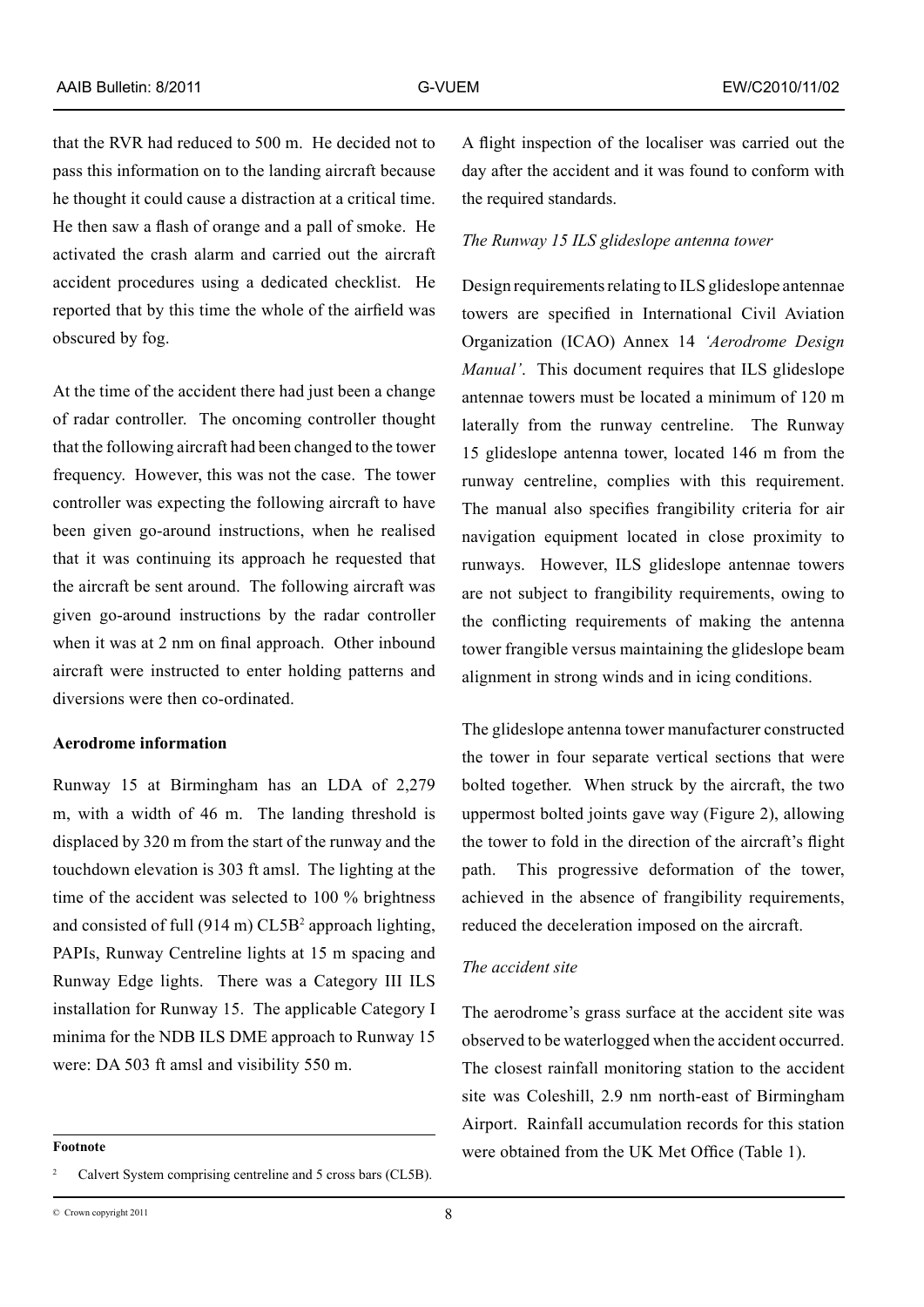

# **Figure 2**

Runway 15 ILS glideslope antenna tower after the accident

| Period (dates are    | Recorded rainfall | Average accumulation | Difference from |
|----------------------|-------------------|----------------------|-----------------|
| inclusive)           | accumulation (mm) | (mm)                 | average         |
| $1/11/10 - 19/11/10$ | 50.2              | 42.7 <sup>3</sup>    | $+17.6\%$       |
| $1/08/10 - 31/10/10$ | 236.4             | 190.8 <sup>4</sup>   | $+23.9\%$       |

# **Table 1**

## Rainfall accumulation totals

#### **Footnotes**

 $3 \text{ } 19/30$ <sup>th</sup>s of the monthly average for November, recorded over a ten year period between 2001-2010.

<sup>4</sup> The quarterly average for the period August-October inclusive, recorded over a ten year period between 2001-2010.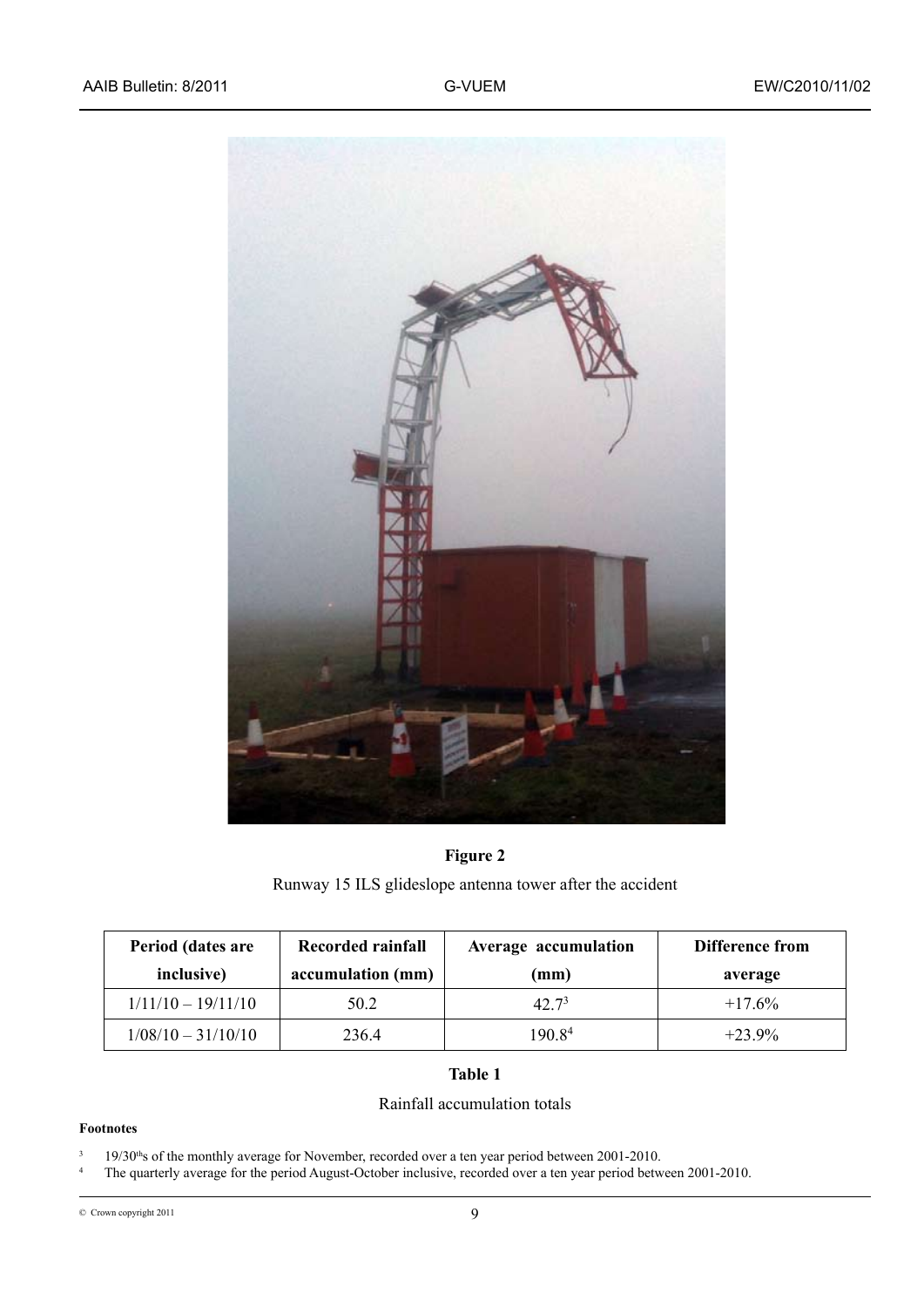The figures show that the rainfall recorded during the period of November 2010 preceding the accident was higher than average. In addition, the rainfall recorded in the period between August and October 2010 was also above average. It is, therefore, considered that the above average rainfall accumulations contributed to the waterlogged grass surface at the accident site.

## **Aircraft information**

The operator's fleet comprised three aircraft; the Cessna Citation 501, G-VUEM, and two Citation 550s. G-VUEM was usually operated as a corporate aircraft and the other two aircraft were used mainly for charter. The co-pilot noted that he normally flew the charter aircraft and seldom flew G-VUEM. There were a number of differences between G-VUEM and the other two aircraft, including the instruments, operation of cockpit displays and equipment, engine management and aircraft performance.

G-VUEM was fitted with an autopilot which was capable of flying a coupled ILS approach. Other pilots who had flown this aircraft advised the AAIB that to intercept and track a localiser course successfully, with the autopilot engaged, the speed would need to be reduced to around 180 kt. The aircraft was fitted with three altimeters; one primary altimeter for each crew member and a standby altimeter that was installed on the co-pilot's instrument panel. All three altimeters were set to the airfield QNH. None of the altimeters were equipped with 'bugs' for setting minima. There was a flight director available for the commander but the co-pilot's side did not have this facility. The bug card was completed with the correct information and minima; the calculated approach speed was 104 kt.

The aircraft departed Belfast with 3200 lbs of fuel on board and the estimated fuel burn for the sector was 1,000 lbs.

After the accident both primary altimeters were returned to the manufacturer for functional testing. Both units passed the manufacturer's acceptance test procedures and were determined to be serviceable.

## **Recorded data**

### *Flight recorders*

The aircraft was not equipped with either a Flight Data Recorder (FDR) or a Cockpit Voice Recorder (CVR). It had previously been equipped with a CVR but this was removed when the aircraft was transferred onto the UK register in 1998.

G-VUEM was not required to carry recorders under the regulations for turbine-powered aircraft applicable at the time of manufacture, since its maximum certified takeoff mass was below the specified 5,700 kg, and its maximum approved passenger seating configuration was less than the 10 specified. However, in the latest edition of Part 1 of Annex 6, *Operation of Aircraft,* (International Standards and Recommended Practices) to the Convention on International Civil Aviation<sup>5</sup>, the International Civil Aviation Organization (ICAO) requires as a Standard that, from 1 January 2016, all newly type certificated turbine-powered aircraft with a takeoff mass of 5,700 kg or less be equipped with recorders. For aircraft that are built after 1 January 2016 but to a pre-2016 type certificate, ICAO also recommends that recorders should be fitted.

#### *Radar*

Recorded radar data from the Clee Hill radar head gave positional information for G-VUEM every eight seconds during its approach to Birmingham Airport.

### **Footnote**

<sup>&</sup>lt;sup>5</sup> Ninth Edition (July 2010) which incorporates all amendments adopted by the Council prior to 27 February 2010 and supersedes, on 18 November 2010, all previous editions of Part 1 of Annex 6.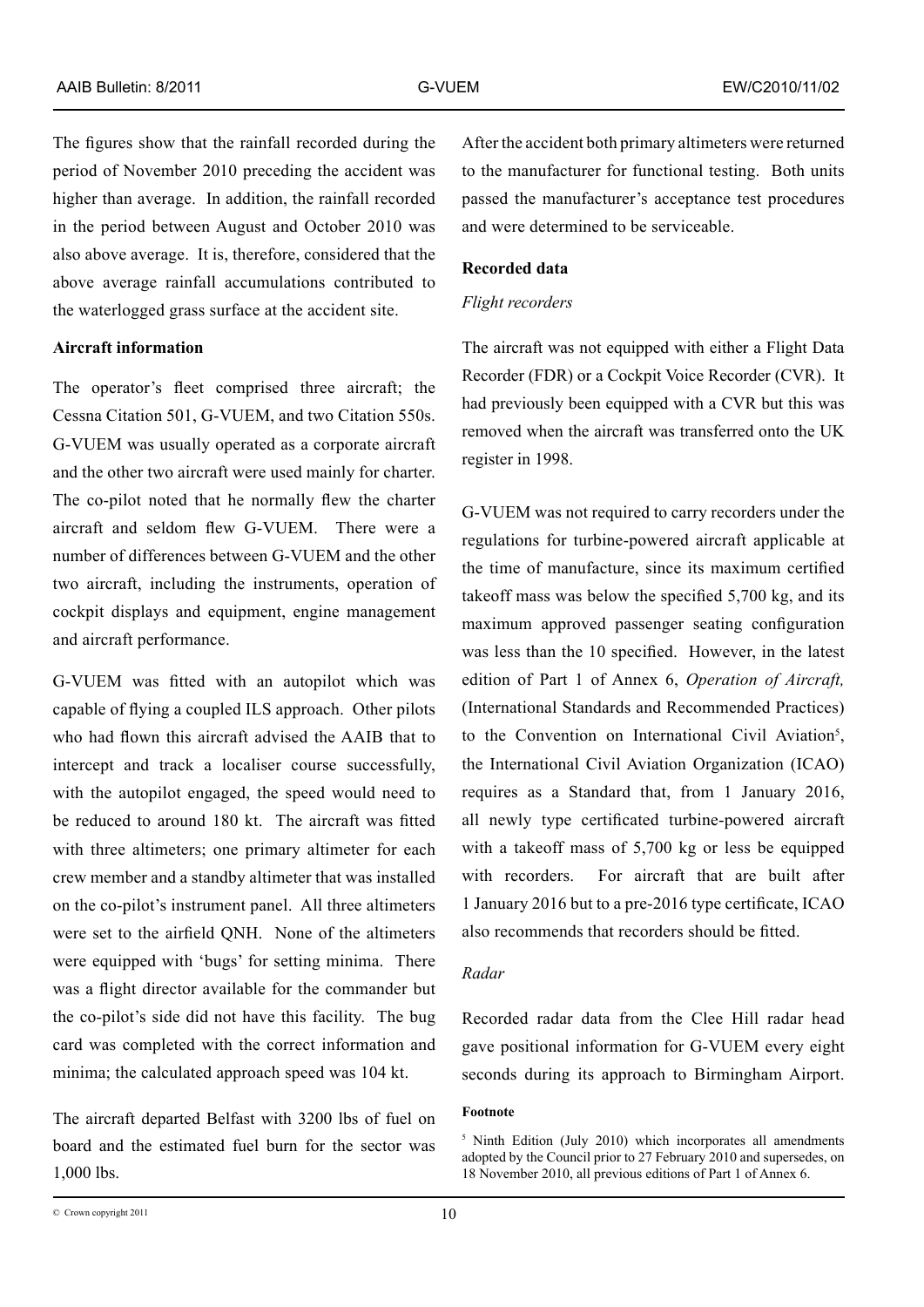The aircraft was fitted with a Mode S transponder, so this radar data included altitude information which, for this installation, had a resolution of  $\pm 50$  ft. Figure 3 illustrates the approach to Runway 15 from about 5 nm out, with the last radar return (1535 hrs) placing the aircraft about 100 m from the glideslope antenna (shown).

Figure 4 plots the approach of G-VUEM relative to the 3° glideslope and localiser (½ dot deviation lines are indicated). The aircraft's (calculated) groundspeed and intercept angle at the points where the track crosses the runway centreline are also shown, together with any significant R/T extracts. With about 3 nm to touchdown, there is a reduction in the precision and predictability of the flight path, consistent with a change from autopilot to manual flying. This point is highlighted.



**Figure 3** Approach to Runway 15 from about 5 nm of G-VUEM based radar information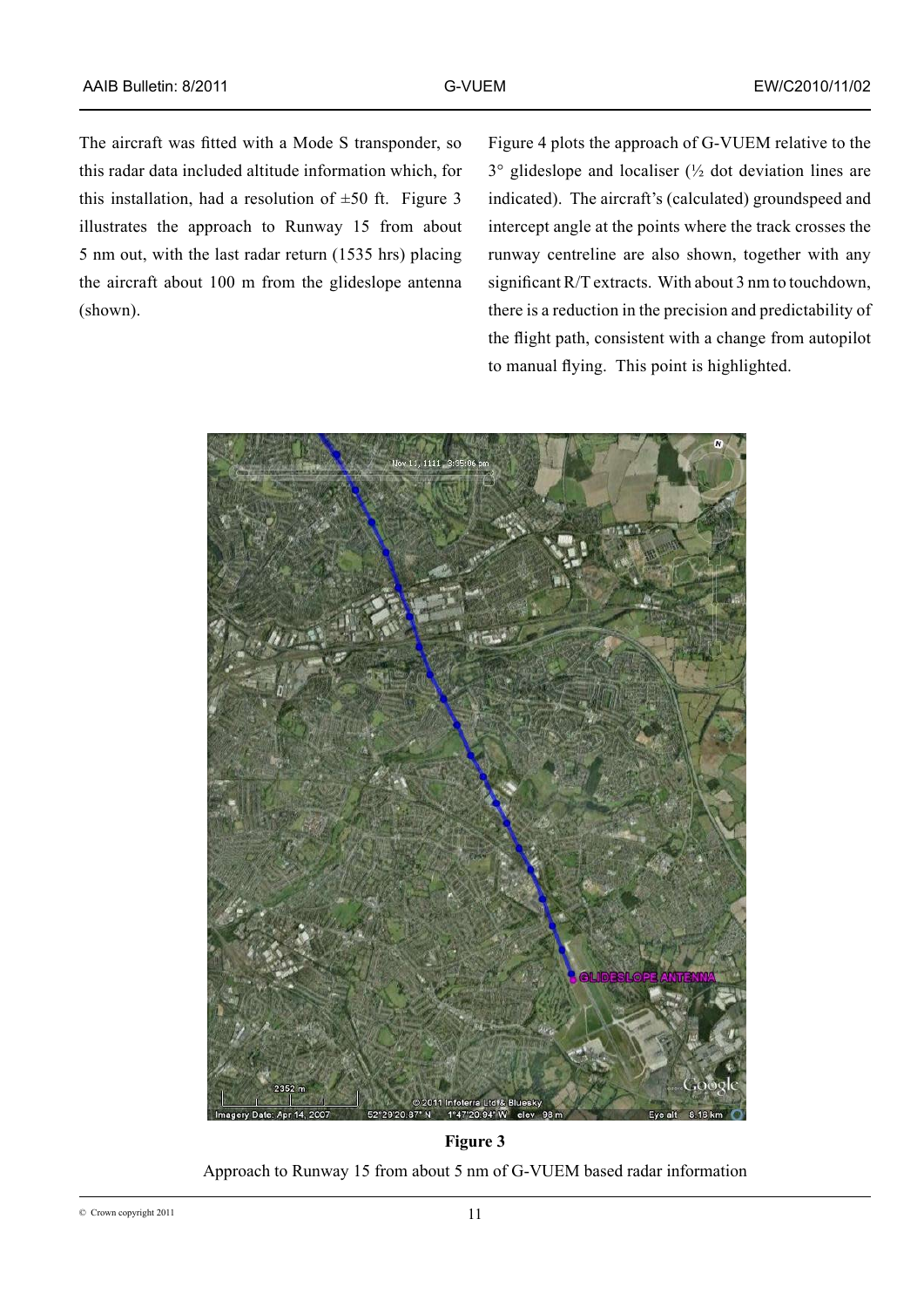

The position and height of G-VUEM relative to the glideslope and localiser (based on radar information) during the approach to Runway 15

## *Surface movement radar*

Surface movement radar recordings were also available to the investigation. However, these recordings were of little use since their coverage did not include the area to the side of the runway where the accident happened.

The radar coverage itself does cover the airfield but the information displayed to the tower controllers, and subsequently recorded, is masked and only shows movement on the taxiways and runways.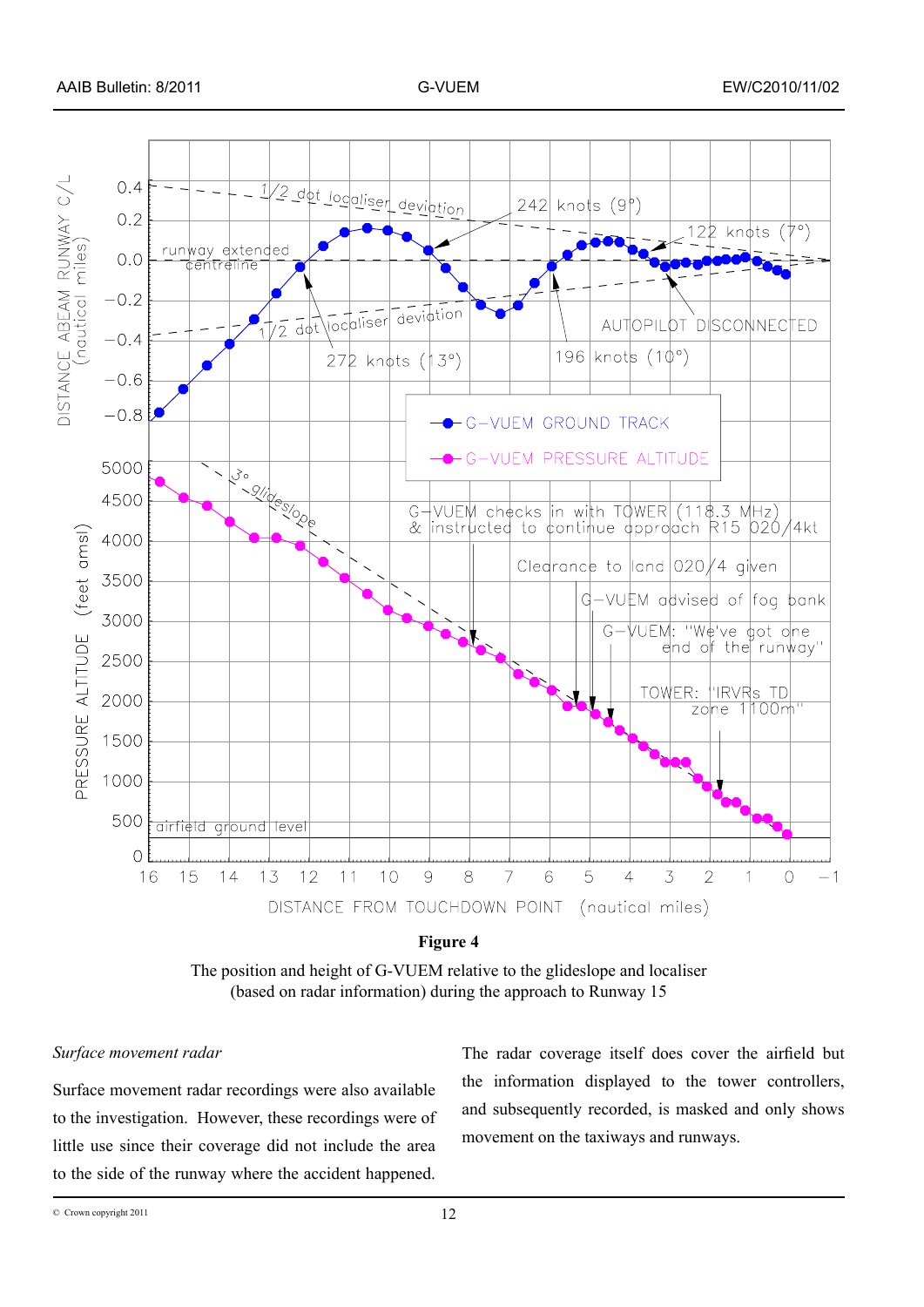# *CCTV*

CCTV footage, taken from below the ATC tower, captured images in the direction of the crash site shortly after the landing, one of which is illustrated in Figure 5. This figure shows the extent of the fog bank over the northwest corner of the airfield.

# **Operator information**

The operator provided Standard Operating Procedures (SOPs) in their Operations Manual (OM). There were no specific extra weather minima laid down for co-pilots to conduct approaches; such decisions were left to the discretion of the commander.

Stable approach criteria were published as follows:

*'ALL approaches are to be made such that by 1,000 ft the aircraft is wings level, in the landing configuration at not more than Vref+10 KIAS, established on the published final approach course, and be unambiguously achieving the published (or nominal) descent slope without frequent or significant deviations in speed or rate of descent.'*



**Figure 5**

Frame from CCTV footage showing the fog bank and mushroom cloud from the post-crash fire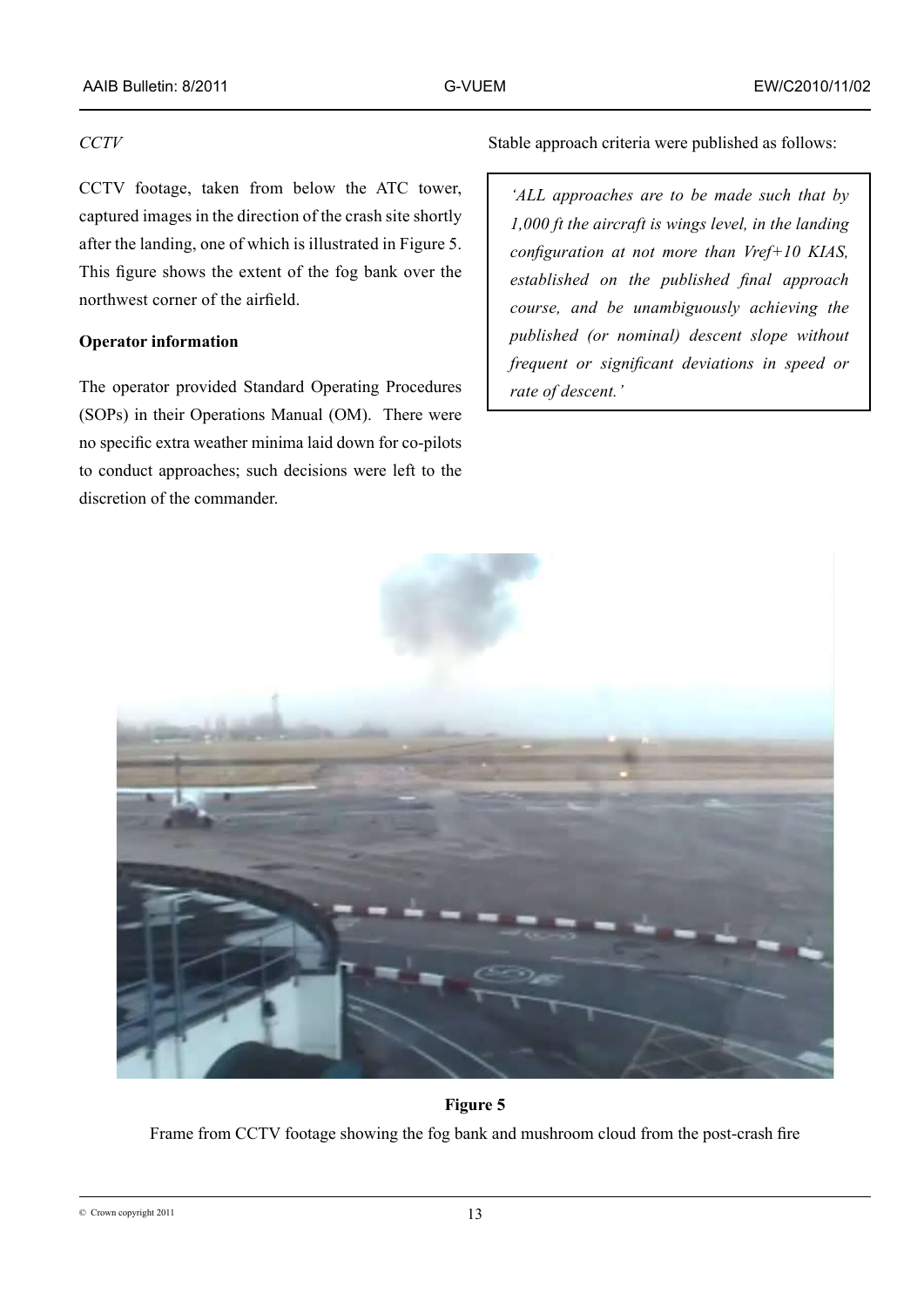The following information was provided concerning an approach ban:

*'Once past the Outer Marker or equivalent position the approach may be continued to landing irrespective of reported RVR/Vis provided that the required visual reference has been established at the DA/DH or MDA/MDH, and is maintained.'* 

The OM stated that it was the non-handling pilot's (NHP) responsibility to monitor the approach and make the SOP calls. Standard calls to be made by the NHP on approach were: at the Outer Marker or 4 miles, as appropriate, an altitude crosscheck; a *'500 feet above'* DA call; a *'100 feet above'* DA call, and a '*decision*' call at the DA. There was also provision for calls for deviations from an expected profile. For example, with the beambar at half scale and increasing, the call was *'Beambar – go right (or left)'.*

## **Analysis**

The TAF for Birmingham indicated there was a likelihood of fog in the morning followed by an improvement after 1200 hrs, although a fog warning remained effective up to 1600 hrs. The 1420 hrs METAR reported good visibility. En-route to Birmingham, ATIS 'E' was obtained by the crew and it also reported good visibility, with some cloud at 700 ft agl. On the approach, the commander sighted the airfield from some distance and the stable approach criteria were met by 1,000 ft aal. Thus, the circumstances were such that the crew could reasonably have expected to complete the approach in visual conditions.

In fact, the conditions were not as expected. Witnesses at the airfield described the weather as extremely unusual, both for the sharp delineation between the

fog and the area of clear visibility, with blue sky and sunshine, and for the speed with which the fog engulfed the airfield. Between 1522 hrs and 1525 hrs the wind changed in direction from southerly to northerly. The fog stayed to the north of the airfield for as long as the southerly wind prevailed, but when it changed the fog moved towards the field and eventually covered it. Between 1532 hrs and 1535 hrs, the visibility at the touchdown instrumented runway visual range (IRVR) transmissometer reduced from 1,400 m to 375 m. The threshold for Runway 15 is displaced, therefore the reduction in visibility would have affected the final approach a few minutes earlier.

Airfield safeguarding was in progress, in anticipation of the introduction of LVPs and a possible runway change. However, at the time of the commencement of G-VUEM's approach, the recorded IRVRs, indicated that the conditions were still better than required for Category 1 operations.

The initial attempt to capture the localiser was made at an intercept angle of 15° and a groundspeed of 254 kt. Although on a suitable track, the airspeed was probably too fast for the autopilot to be able to capture the localiser course and the aircraft overshot the centreline several times before the co-pilot disconnected the autopilot and intercepted manually. The speed reduced steadily and the required approach speed was achieved by 1,000 ft aal. Once established on the approach, the localiser and glideslope were followed down to a height of around 300 feet aal, a point which corresponded to the SOP '*100 feet above*' call.

At this time, the aircraft was displaced slightly to the left of the localiser and a corrective heading of 7° to the right was made. The aircraft then continued on this heading, while maintaining the same rate of descent on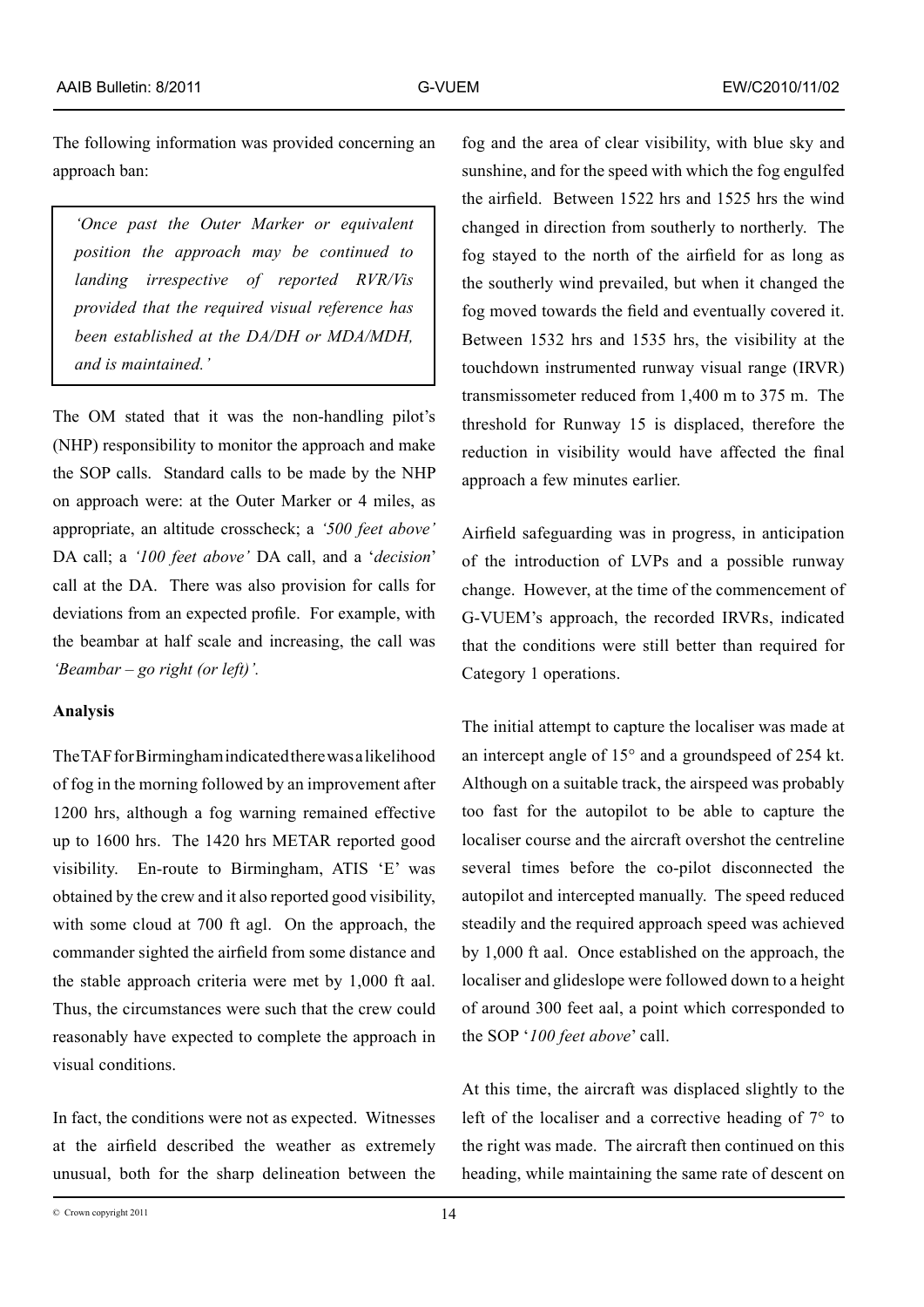the glideslope, until the point of impact. There were no changes to the aircraft's flightpath below 300 ft aal, which suggests that no further control inputs were made from around this time. The evidence from the wreckage examination is that, at the point of impact, the aircraft was approximately wings level and continuing on a steady track, thus no attempt had been made to go around.

Both pilots recalled the '5*00 feet above*' and the '*100 feet above*' SOP calls being made but both were clear that there had been no '*decision*' call. The '*decision*' call should have been made about 10 seconds after the '*100 feet above*' call. The time from the aircraft being at a height of 300 ft aal ('*100 feet above*') to its impact with the mast was in the order of 25 seconds. Therefore, the approach had continued for a period of some 15 seconds with the aircraft descending below minima, without visual reference being obtained.

It was considered whether the SOP calls relating to the minima could have been incorrect. The post-crash evidence showed that the altimeter subscales were set correctly and that the minima recorded on the bug card were also correct. The absence of altimeter 'bugs' makes it more likely that an error may be made, causing SOP height calls to be missed. However, there were several indications that this was not the reason for the accident and it is thought probable that the minima were correctly interpreted.

The evidence suggests that the top of the fog bank coincided with the '*100 feet above*' point on the approach. Up to that point the commander probably had good external visual references, although the touchdown zone would not have been in view. The co-pilot, as the handling pilot, would have had all his attention focused on the instruments. The commander reported having looked outside the aircraft to try to acquire visual reference after making the '*100 feet above*' call. It is probable that at about this time the aircraft entered the fog and all external visual references would have disappeared suddenly. Although the approach lights were at full brightness, they were not seen. The commander may have become absorbed with seeking visual reference, in the unexpectedly altered conditions, and thereby distracted from the primary task of monitoring the approach and making the SOP '*decision*' call. He had no perception of the passage of time from the '*100 feet above*' call, believing that only a few seconds elapsed before he saw the glideslope antenna ahead of the aircraft. In fact, the elapsed time would have been around 25 seconds.

The co-pilot's task of flying the approach would have become increasingly demanding as the aircraft descended and it is probable that his attention was fully absorbed by this. This was confirmed by his erroneous perception that the aircraft was in IMC from below 2,000 feet amsl. The co-pilot reported that during the final stages of the approach, when he noticed he had lost the localiser indication, he had asked the commander whether he should go around. The response he reported he heard of "no, go left" was not what he had expected, and may correspond to the time from which no further control inputs were made. The commander could not recall having given any instructions to the co-pilot after the '*100 feet above*' call.

It is likely that the crew commenced the approach with an expectation that it would be completed visually. However, the weather conditions were unusual and the aircraft entered IMC unexpectedly, late in the approach. As an aircraft gets closer to a runway the localiser and glideslope indications become increasingly sensitive and small corrections have a relatively large effect. The